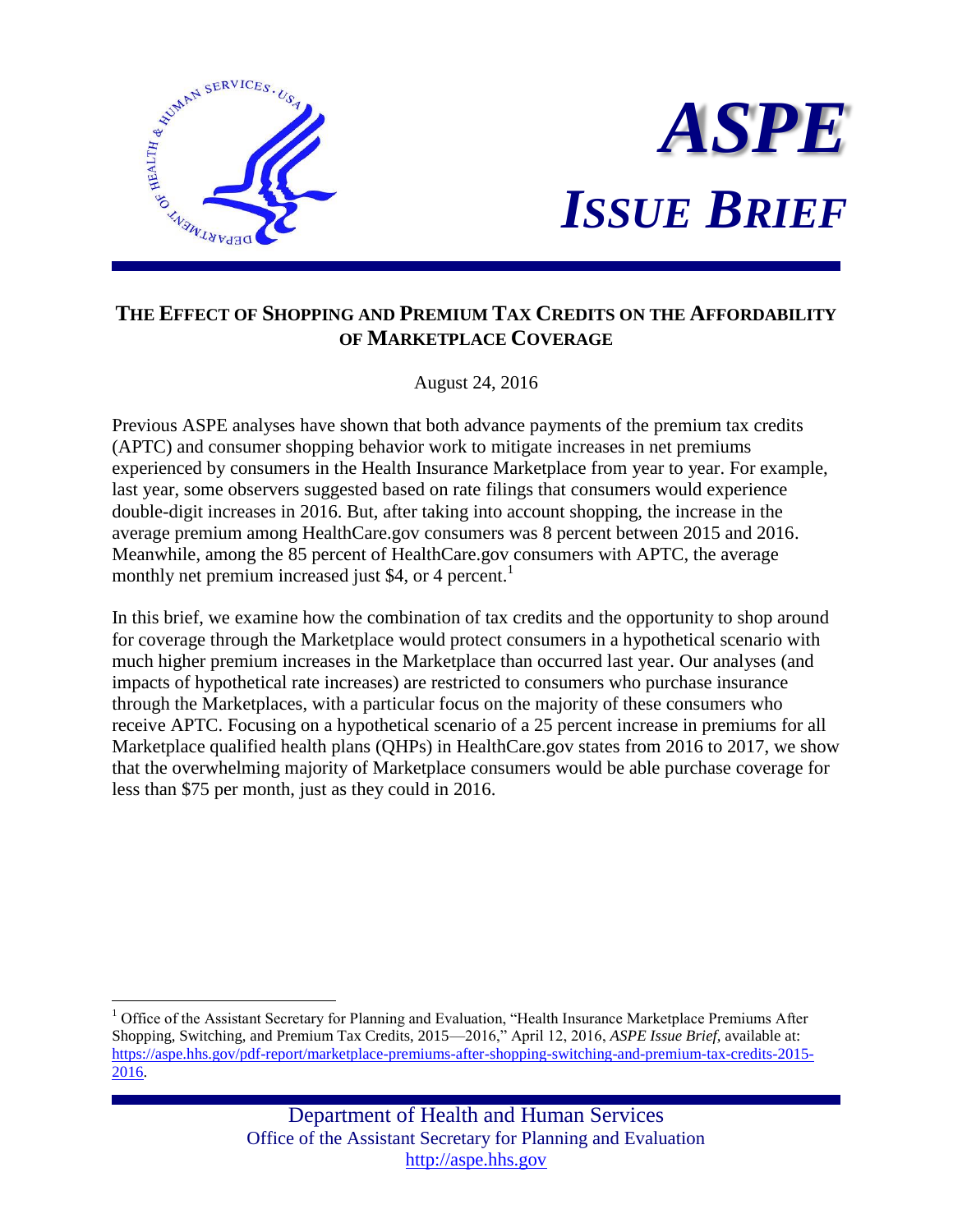## **Key Highlights**

- Two features of the Health Insurance Marketplace—consumers' ability to shop around and the availability of premium tax credits—help ensure that consumers have affordable options.
- In a hypothetical scenario in which all Marketplace qualified health plan premiums were to increase by 25 percent from 2016 to 2017:
	- o 73 percent of consumers could find coverage for \$75 or less.
	- o 78 percent of consumers could find coverage for \$100 or less.

### **Consumers Can Shop Around to Find Affordable Options**

Under the Affordable Care Act (ACA), consumers may choose to enroll in any qualified health plan offered in the Health Insurance Marketplace in their area. This is a major change from how the market worked before the ACA, when people with pre-existing conditions could be charged more or denied coverage entirely if they tried to switch to a new plan (or were shopping for coverage for the first time).

Ensuring consumers can shop around is an important way in which the Marketplace ensures that consumers have affordable options. Premium changes typically vary from issuer to issuer and even across plans offered by the same issuer, so the lowest-priced plan one year may not be the lowest-priced plan the next year. Because consumers are guaranteed the option to shop around each year during open enrollment, they have the opportunity to re-evaluate the full set of plans available in the market each year and select whatever plan best meets their needs and budget.

Prior ASPE research has illustrated that shopping by consumers during open enrollment plays a very important role in keeping premiums affordable for consumers.<sup>2</sup> Among 2015 consumers who re-enrolled in the Marketplace for 2016 coverage, 43 percent chose to switch plans and realized substantial savings by doing so. Compared to what they would have paid if they had remained in their 2015 plan, consumers who switched plans saved an average of \$42 per month in premium costs, equivalent to over \$500 in annual savings.

#### **Tax Credits Limit Premium Changes for the Overwhelming Majority of Consumers**

Advance payments of premium tax credits also play an important role in ensuring that health insurance coverage is affordable for consumers. In 2016, 85 percent of Marketplace plan selections in the HealthCare.gov states were with APTC, and among those receiving premium tax credits in the HealthCare.gov states, APTC covered 73 percent of the total premium.

<sup>&</sup>lt;sup>2</sup> Office of the Assistant Secretary for Planning and Evaluation, "Health Insurance Marketplace Premiums After Shopping, Switching, and Premium Tax Credits, 2015—2016," April 12, 2016, *ASPE Issue Brief,* available at: [https://aspe.hhs.gov/pdf-report/marketplace-premiums-after-shopping-switching-and-premium-tax-credits-2015-](https://aspe.hhs.gov/pdf-report/marketplace-premiums-after-shopping-switching-and-premium-tax-credits-2015-2016) [2016.](https://aspe.hhs.gov/pdf-report/marketplace-premiums-after-shopping-switching-and-premium-tax-credits-2015-2016)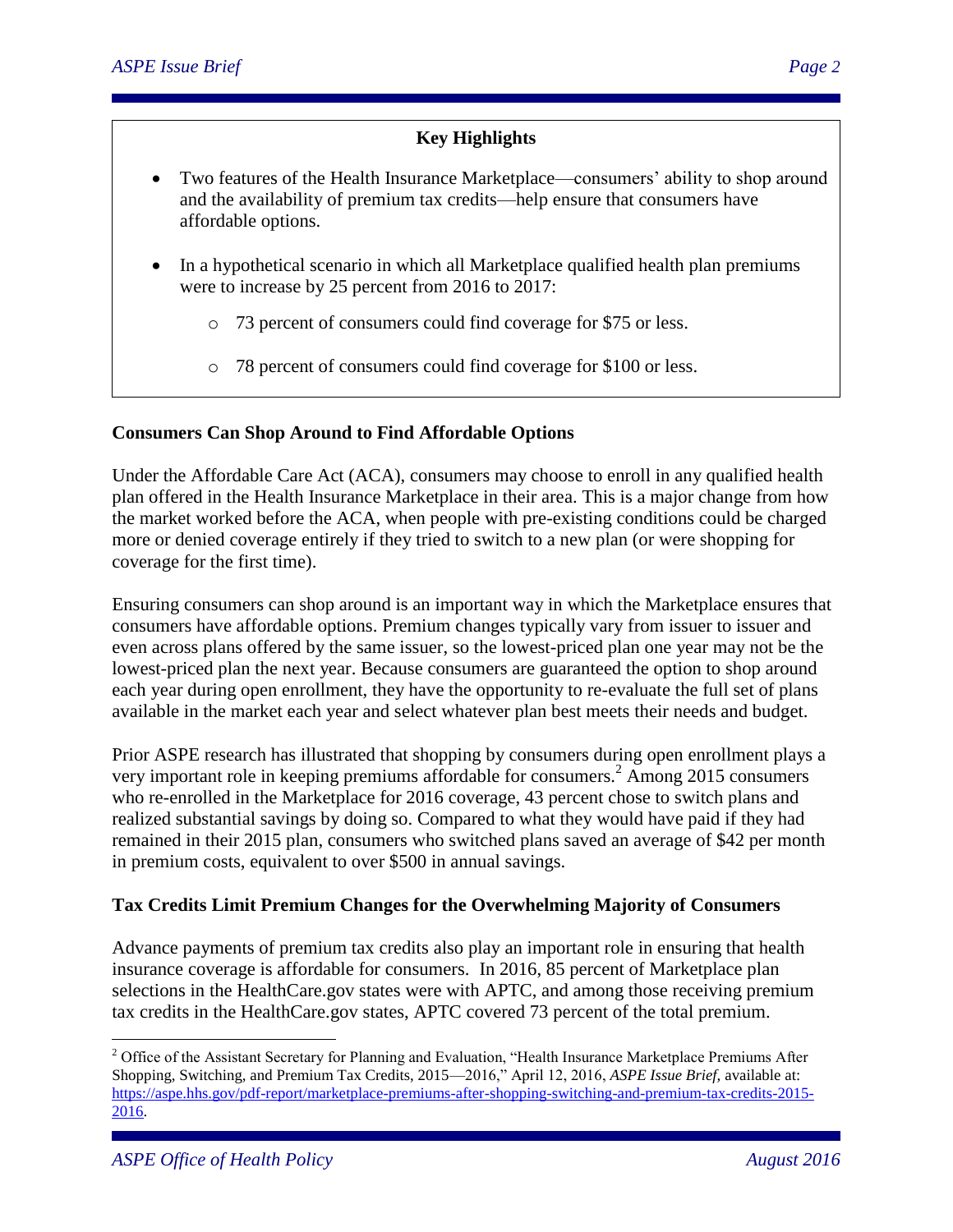The APTC is designed to ensure that consumers have affordable options among the plans offered in their area. In detail, at any level of income below 400 percent of the Federal Poverty Level (FPL), the ACA specifies the share of income that households are expected to pay toward benchmark Marketplace coverage, also known as the required contribution.<sup>3</sup> The APTC contributes the difference between the actual cost of the benchmark plan and this specified share of income, thereby ensuring that consumers can purchase the benchmark plan for no more than the specified share of income.

This design ensures that APTC protects consumers in two important ways. First, the APTC amount a consumer is eligible for adjusts with the premium of the benchmark plan. If premiums for all plans in an area rise similarly, the difference between the required contribution towards health insurance coverage and the benchmark premium would increase, resulting in a higher APTC amount for those receiving APTC that would leave the consumer's cost of purchasing a plan with a premium equal to the benchmark premium unchanged and actually *reducing* premiums for those in plans below benchmark (all else equal). Prior research has shown that Marketplace consumers overwhelmingly select low-cost plans, which will almost always have premiums near or below the benchmark.<sup>4</sup>

Second, when benchmark premiums rise faster than expected, more individuals are protected by APTC. This occurs because when premiums rise, actual premiums exceed the required contribution towards health insurance coverage for people at higher income levels. For example, under the ACA, a family of four with income of 350 percent FPL can be required to pay up to 9.69 percent of income, or \$687 per month, for benchmark coverage. If premiums are less than or equal to \$687, the family does not receive APTC. But if premiums rise from \$687 to \$787, the family will become eligible for APTC of \$100 per month.

To illustrate the APTC's role in mitigating premium increases and protecting the availability of affordable coverage options, we estimate the impact of a hypothetical 25 percent increase in premiums for all Marketplace QHPs in HealthCare.gov states from 2016 to 2017. We do not yet know what final Marketplace premium increases for 2017 will be; the appendix shows alternative hypothetical increase of 10 and 50 percent. For purposes of this analysis, we assume that all premiums increase 25 percent.<sup>5</sup> This assumption is highly unrealistic: even in a market

<sup>&</sup>lt;sup>3</sup> The benchmark plan is the plan that has the second-lowest premium according to the proportion of the premium that goes toward essential health benefits (EHB). The benchmark plan may not always be the second-lowest cost gross premium in the silver tier, and there may not be a plan priced lower than the benchmark, if plans have EHB percentages less than 100%. For the purpose of this hypothetical analysis, we have assumed that all plans have 100% EHB.

<sup>&</sup>lt;sup>4</sup> Amy Burke, Arpit Misra, and Steven Sheingold, "Premium Affordability, Competition, and Choice in the Health Insurance Marketplace, 2014," ASPE Issue Brief, June 18, 2014, available at: [https://aspe.hhs.gov/sites/default/files/pdf/76896/2014MktPlacePremBrf.pdf.](https://aspe.hhs.gov/sites/default/files/pdf/76896/2014MktPlacePremBrf.pdf)

 $\frac{5}{3}$  When calculating the impact of hypothetical rate increases, we hold constant consumers' ages, family composition, and household income as a percentage of the federal poverty level, and exclude individuals for whom age was missing from our dataset, tobacco users (who may face surcharges above the base premium), and individuals enrolled in catastrophic plans. For each plan selection with an APTC, we use each individual's 2016 maximum monthly premium payment amount as it appears in the data, then make adjustments to convert that number to a 2017 amount. In our dataset, we observe some households that are not receiving APTC in 2016 but do appear eligible on the basis of income. For these households, we impute the maximum amount the household would need to pay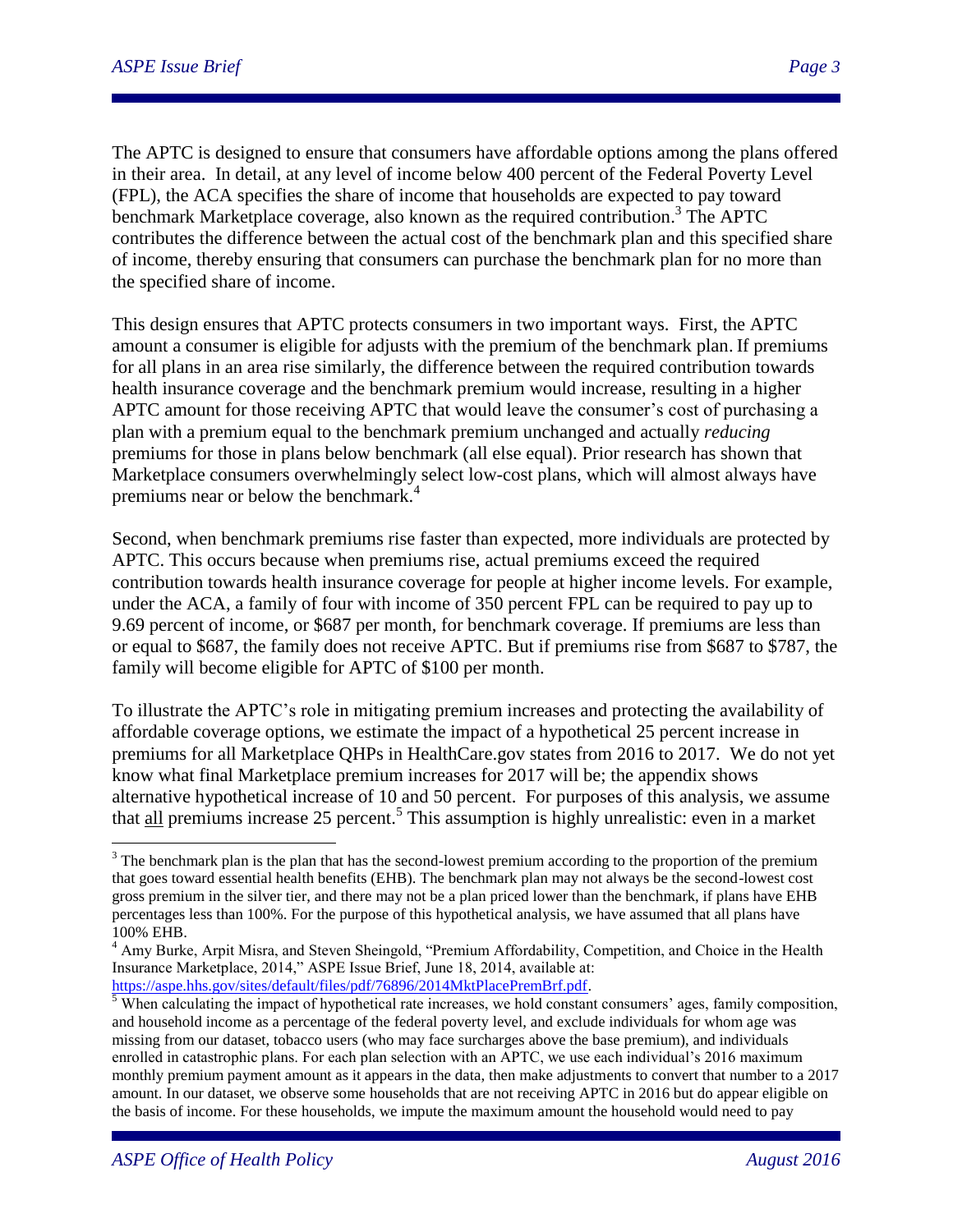where premiums rose by 25 percent on average, some premiums would likely rise less, and, as illustrated above, prior experience indicates that many consumers would likely shift toward these plans. The simple hypothetical scenario helps illustrate how key features of the ACA protect consumers from rate increases. All Marketplace premiums will be finalized and public in October.

Under this hypothetical scenario, we find that the percent of Marketplace consumers who could purchase coverage for \$75 or less would be 73 percent, and the percent who could purchase coverage for \$100 or less would be 78 percent. If the increase were 50 percent, 76 percent of Marketplace consumers could purchase coverage for \$75 or less and 80 percent could purchase coverage for \$100 or less. This suggests that even if premium increases for 2017 are significant, the structure of the tax credits will help keep premiums affordable.<sup>6</sup>

Table 1 summarizes the effect of a hypothetical 25 percent increase in Marketplace premiums on APTC and access to plans. We also show the effects of hypothetical 10 and 50 percent increases. State-level tables of consumer APTC receipt and plan access are shown in the Appendix.

|                               | 2016 | <b>2017 Hypothetical Premium Increase</b> |     |     |
|-------------------------------|------|-------------------------------------------|-----|-----|
|                               |      | 10%                                       | 25% | 50% |
| <b>Percent of Marketplace</b> |      | 87%                                       | 88% | 88% |
| consumers eligible for APTC   | 87%  |                                           |     |     |
| <b>Percent of Marketplace</b> |      |                                           |     |     |
| consumers who could purchase  | 70%  | 71%                                       | 73% | 76% |
| coverage for \$75 or less     |      |                                           |     |     |
| <b>Percent of Marketplace</b> |      |                                           |     |     |
| consumers who could purchase  | 76%  | 77%                                       | 78% | 80% |
| coverage for \$100 or less    |      |                                           |     |     |

**Table 1. APTC and Access to Plans Under Hypothetical Premium Increase Scenarios**

toward benchmark coverage and calculate the amount, if any, of APTC the household would be eligible for in 2016. See Methodology for additional details.

<sup>6</sup> The increases occur because calculation of APTC depends on the premium of the benchmark plan, and a consumer typically has the option of a lower-price silver plan and lower-price bronze plans. If all premiums rise proportionally, then for consumers who are APTC-eligible, the dollar increase in the APTC would be greater than the corresponding dollar increase in the premiums of these lower cost plans. Thus, the result would be a decrease in the net premium for plans with premiums below the benchmark for APTC eligible consumers.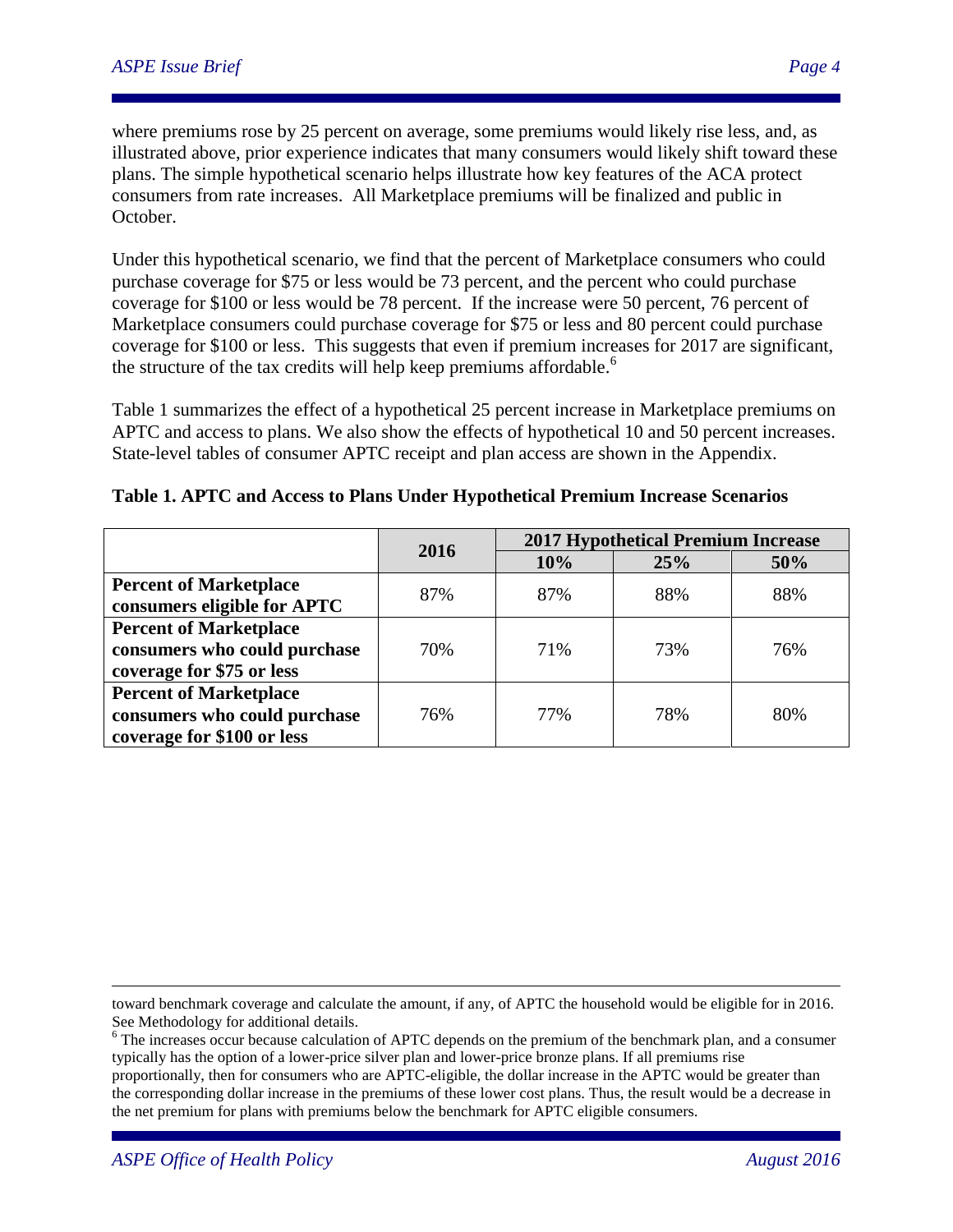#### **APPENDIX: STATE TABLES**

#### **TABLE A1**

### **Hypothetical 25 Percent Premium Increase in 2017: Percentage of Health Insurance Marketplace Consumers who Could Obtain Coverage for \$100 or Less After Advance Premium Tax Credits in HealthCare.gov States** *Regardless of Metal Level*

|                                  | 2016*                                                                                        |               | 2017<br>(Hypothetical) |               |  |
|----------------------------------|----------------------------------------------------------------------------------------------|---------------|------------------------|---------------|--|
| <b>State</b>                     | Percentage of HealthCare.gov Consumers Who Could Select<br>a Plan with a Monthly Premium of: |               |                        |               |  |
|                                  | \$75 or less                                                                                 | \$100 or less | \$75 or less           | \$100 or less |  |
| HealthCare.gov Total (38 states) | 70%                                                                                          | 76%           | 73%                    | 78%           |  |
| Alabama                          | 74%                                                                                          | 79%           | 77%                    | 81%           |  |
| Alaska                           | 70%                                                                                          | 74%           | 76%                    | 79%           |  |
| Arizona                          | 62%                                                                                          | 72%           | 65%                    | 70%           |  |
| Arkansas                         | 64%                                                                                          | 72%           | 69%                    | 76%           |  |
| Delaware                         | 64%                                                                                          | 70%           | 70%                    | 74%           |  |
| Florida                          | 80%                                                                                          | 84%           | 82%                    | 86%           |  |
| Georgia                          | 74%                                                                                          | 79%           | 77%                    | 81%           |  |
| Hawaii                           | 64%                                                                                          | 72%           | 68%                    | 73%           |  |
| Illinois                         | 54%                                                                                          | 63%           | 58%                    | 65%           |  |
| Indiana                          | 56%                                                                                          | 64%           | 60%                    | 67%           |  |
| Iowa                             | 64%                                                                                          | 72%           | 70%                    | 75%           |  |
| Kansas                           | 63%                                                                                          | 70%           | 67%                    | 72%           |  |
| Louisiana                        | 83%                                                                                          | 86%           | 86%                    | 88%           |  |
| Maine                            | 64%                                                                                          | 71%           | 68%                    | 74%           |  |
| Michigan                         | 66%                                                                                          | 74%           | 70%                    | 76%           |  |
| Mississippi                      | 79%                                                                                          | 84%           | 81%                    | 85%           |  |
| Missouri                         | 73%                                                                                          | 78%           | 77%                    | 81%           |  |
| Montana                          | 63%                                                                                          | 69%           | 68%                    | 74%           |  |
| Nebraska                         | 71%                                                                                          | 78%           | 76%                    | 81%           |  |
| Nevada                           | 69%                                                                                          | 76%           | 74%                    | 79%           |  |
| New Hampshire                    | 47%                                                                                          | 59%           | 52%                    | 57%           |  |
| New Jersey                       | 52%                                                                                          | 59%           | 56%                    | 63%           |  |
| New Mexico                       | 52%                                                                                          | 62%           | 53%                    | 62%           |  |
| North Carolina                   | 78%                                                                                          | 83%           | 82%                    | 85%           |  |
| North Dakota                     | 63%                                                                                          | 71%           | 69%                    | 76%           |  |
| Ohio                             | 55%                                                                                          | 64%           | 59%                    | 67%           |  |
| Oklahoma                         | 78%                                                                                          | 84%           | 82%                    | 84%           |  |
| Oregon                           | 49%                                                                                          | 59%           | 55%                    | 61%           |  |
| Pennsylvania                     | 54%                                                                                          | 62%           | 58%                    | 64%           |  |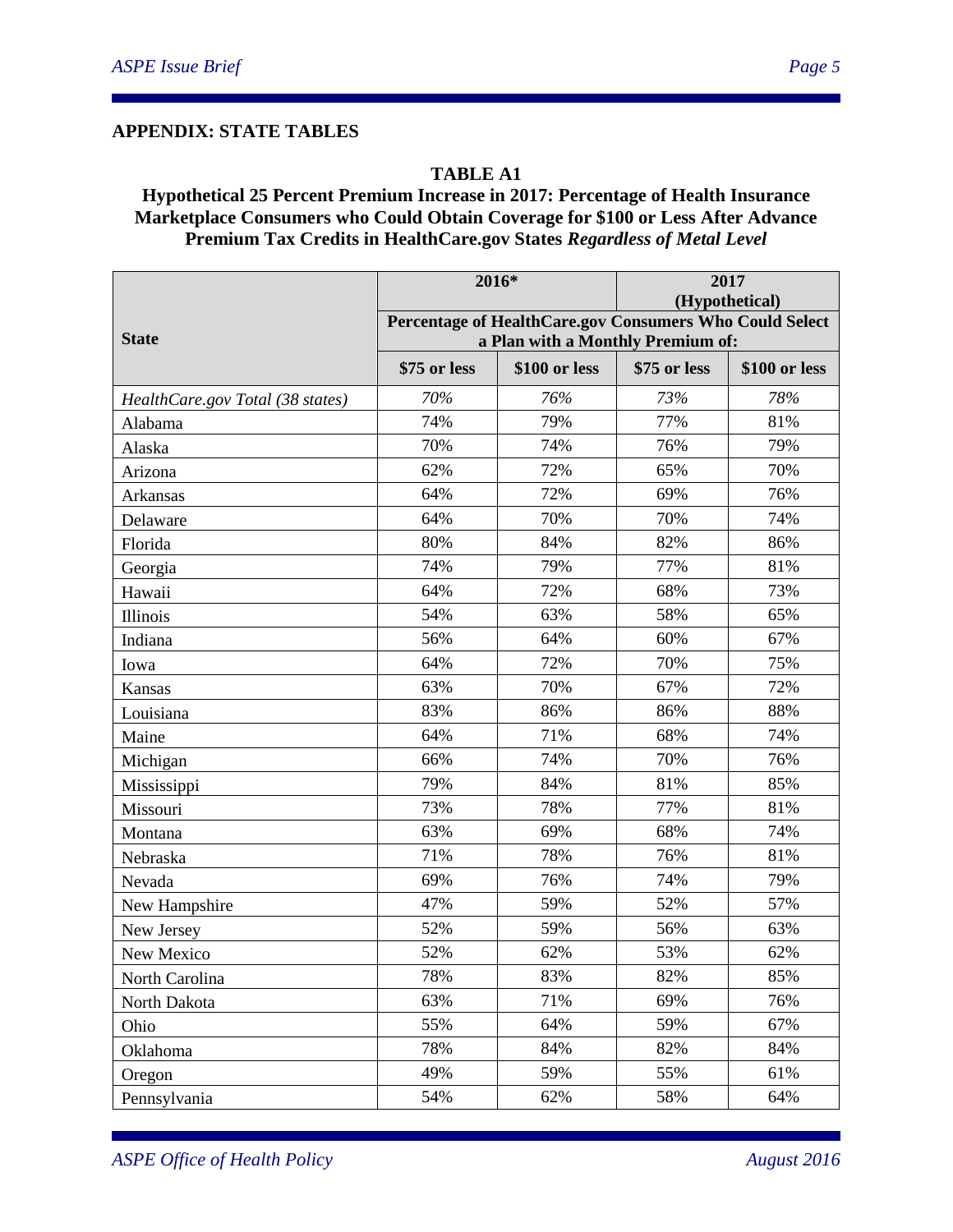| 2016*          |                                                                                              |               | 2017<br>(Hypothetical) |               |
|----------------|----------------------------------------------------------------------------------------------|---------------|------------------------|---------------|
| <b>State</b>   | Percentage of HealthCare.gov Consumers Who Could Select<br>a Plan with a Monthly Premium of: |               |                        |               |
|                | \$75 or less                                                                                 | \$100 or less | \$75 or less           | \$100 or less |
| South Carolina | 64%                                                                                          | 71%           | 65%                    | 72%           |
| South Dakota   | 69%                                                                                          | 77%           | 75%                    | 80%           |
| Tennessee      | 74%                                                                                          | 79%           | 78%                    | 81%           |
| Texas          | 74%                                                                                          | 80%           | 77%                    | 81%           |
| Utah           | 73%                                                                                          | 82%           | 77%                    | 82%           |
| Virginia       | 70%                                                                                          | 75%           | 74%                    | 78%           |
| West Virginia  | 60%                                                                                          | 67%           | 65%                    | 71%           |
| Wisconsin      | 64%                                                                                          | 70%           | 69%                    | 74%           |
| Wyoming        | 61%                                                                                          | 69%           | 66%                    | 73%           |

**\*** For households that are not receiving advance payments of the premium tax credits for 2016 but appear eligible on the basis of household income, we impute the maximum amount these households would need to pay toward benchmark coverage and calculate the amount, if any, of APTC the household would be eligible for in 2016.

**Note:** Consumers' ages, family composition, and household income as a percentage of the federal poverty level are held constant. Information is for enrollees in the 38 states that use the HealthCare.gov platform for both 2016 and 2017. 2016 enrollees include those who had an active Marketplace plan selection as of 2/1/2016 but exclude those whose plans were terminated prior to that date. For each plan selection with an APTC, we use each individual's 2016 maximum monthly premium payment amount as it appears in the data, then make adjustments to convert that number to a 2017 amount. See Methodology for additional details. Each consumer is matched to the available plans in his or her county according to the QHP Landscape file for plan year 2016 as of November 2015.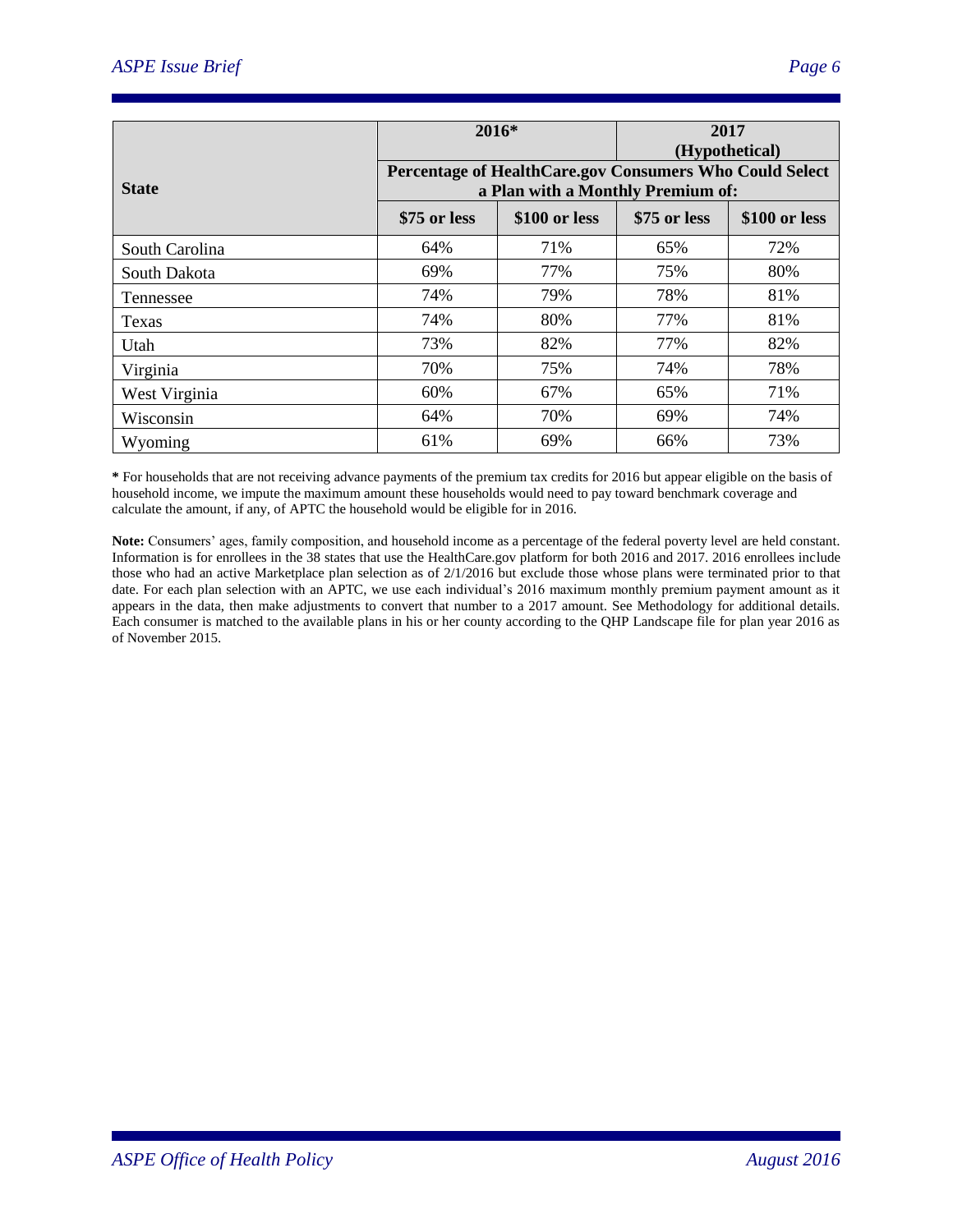# **TABLE A2**

### **Hypothetical 10 Percent Premium Increase in 2017: Percentage of Health Insurance Marketplace Consumers who Could Obtain Coverage for \$100 or Less After Advance Premium Tax Credits in HealthCare.gov States** *Regardless of Metal Level*

|                                  | 2016*                                                                     |               | 2017         |               |  |
|----------------------------------|---------------------------------------------------------------------------|---------------|--------------|---------------|--|
|                                  | (Hypothetical)<br>Percentage of HealthCare.gov Consumers Who Could Select |               |              |               |  |
| <b>State</b>                     | a Plan with a Monthly Premium of:                                         |               |              |               |  |
|                                  | \$75 or less                                                              | \$100 or less | \$75 or less | \$100 or less |  |
| HealthCare.gov Total (38 states) | 70%                                                                       | 76%           | 71%          | 77%           |  |
| Alabama                          | 74%                                                                       | 79%           | 75%          | 80%           |  |
| Alaska                           | 70%                                                                       | 74%           | 72%          | 76%           |  |
| Arizona                          | 62%                                                                       | 72%           | 63%          | 73%           |  |
| Arkansas                         | 64%                                                                       | 72%           | 66%          | 74%           |  |
| Delaware                         | 64%                                                                       | 70%           | 66%          | 72%           |  |
| Florida                          | 80%                                                                       | 84%           | 81%          | 85%           |  |
| Georgia                          | 74%                                                                       | 79%           | 75%          | 80%           |  |
| Hawaii                           | 64%                                                                       | 72%           | 66%          | 71%           |  |
| Illinois                         | 54%                                                                       | 63%           | 56%          | 64%           |  |
| Indiana                          | 56%                                                                       | 64%           | 58%          | 65%           |  |
| Iowa                             | 64%                                                                       | 72%           | 67%          | 74%           |  |
| Kansas                           | 63%                                                                       | 70%           | 65%          | 71%           |  |
| Louisiana                        | 83%                                                                       | 86%           | 84%          | 87%           |  |
| Maine                            | 64%                                                                       | 71%           | 66%          | 72%           |  |
| Michigan                         | 66%                                                                       | 74%           | 68%          | 76%           |  |
| Mississippi                      | 79%                                                                       | 84%           | 80%          | 84%           |  |
| Missouri                         | 73%                                                                       | 78%           | 75%          | 79%           |  |
| Montana                          | 63%                                                                       | 69%           | 65%          | 71%           |  |
| Nebraska                         | 71%                                                                       | 78%           | 73%          | 79%           |  |
| Nevada                           | 69%                                                                       | 76%           | 71%          | 77%           |  |
| New Hampshire                    | 47%                                                                       | 59%           | 49%          | 55%           |  |
| New Jersey                       | 52%                                                                       | 59%           | 53%          | 61%           |  |
| New Mexico                       | 52%                                                                       | 62%           | 51%          | 62%           |  |
| North Carolina                   | 78%                                                                       | 83%           | 80%          | 84%           |  |
| North Dakota                     | 63%                                                                       | 71%           | 65%          | 73%           |  |
| Ohio                             | 55%                                                                       | 64%           | 56%          | 65%           |  |
| Oklahoma                         | 78%                                                                       | 84%           | 80%          | 82%           |  |
| Oregon                           | 49%                                                                       | 59%           | 51%          | 58%           |  |
| Pennsylvania                     | 54%                                                                       | 62%           | 55%          | 63%           |  |
| South Carolina                   | 64%                                                                       | 71%           | 64%          | 71%           |  |
| South Dakota                     | 69%                                                                       | 77%           | 72%          | 78%           |  |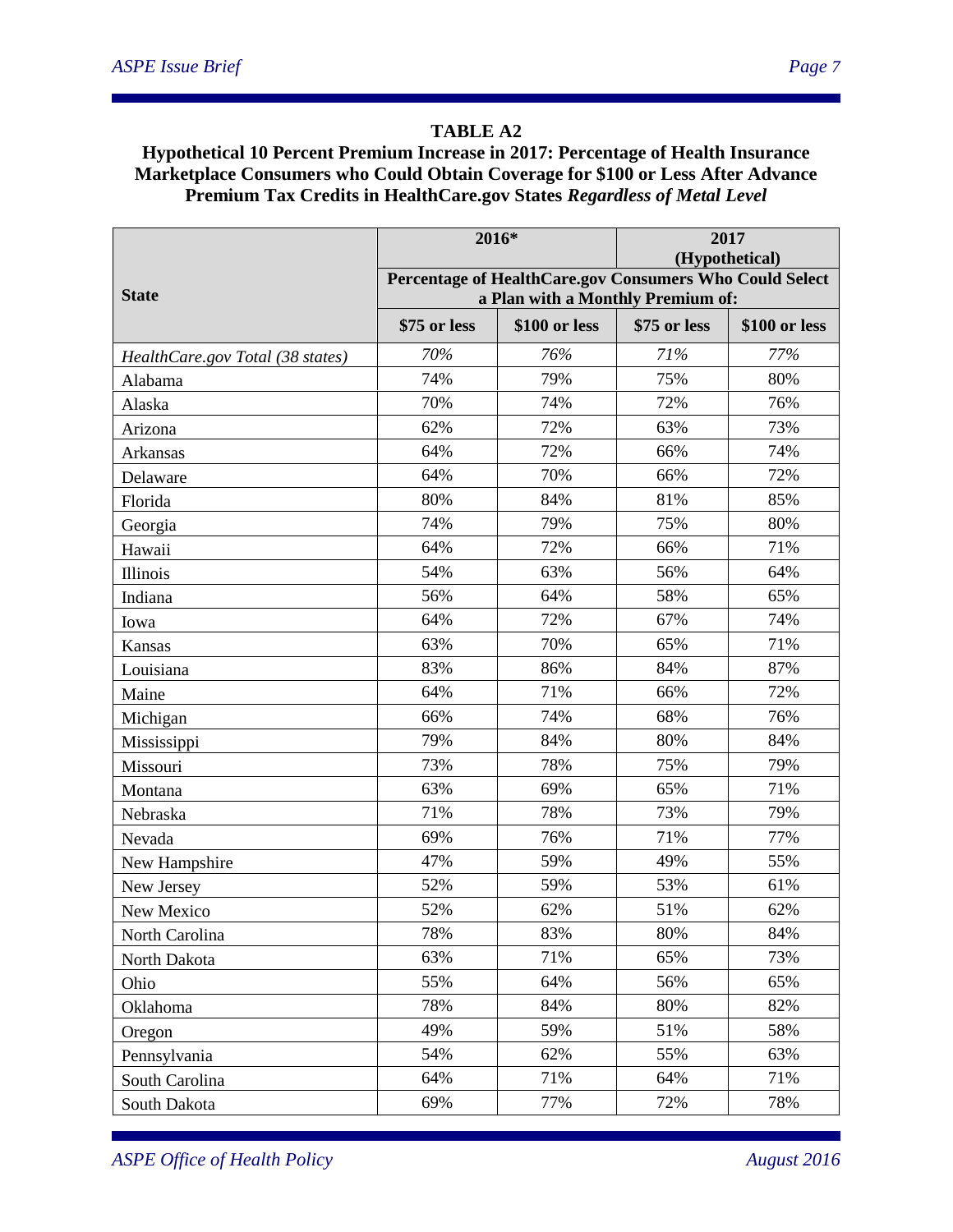|               | $2016*$                                                                                      |               |              | 2017<br>(Hypothetical) |  |
|---------------|----------------------------------------------------------------------------------------------|---------------|--------------|------------------------|--|
| <b>State</b>  | Percentage of HealthCare.gov Consumers Who Could Select<br>a Plan with a Monthly Premium of: |               |              |                        |  |
|               | \$75 or less                                                                                 | \$100 or less | \$75 or less | \$100 or less          |  |
| Tennessee     | 74%                                                                                          | 79%           | 76%          | 80%                    |  |
| <b>Texas</b>  | 74%                                                                                          | 80%           | 76%          | 80%                    |  |
| Utah          | 73%                                                                                          | 82%           | 75%          | 81%                    |  |
| Virginia      | 70%                                                                                          | 75%           | 72%          | 76%                    |  |
| West Virginia | 60%                                                                                          | 67%           | 62%          | 68%                    |  |
| Wisconsin     | 64%                                                                                          | 70%           | 66%          | 72%                    |  |
| Wyoming       | 61%                                                                                          | 69%           | 63%          | 70%                    |  |

**\*** For households that are not receiving advance payments of the premium tax credits for 2016 but appear eligible on the basis of household income, we impute the maximum amount these households would need to pay toward benchmark coverage and calculate the amount, if any, of APTC the household would be eligible for in 2016.

**Note:** Consumers' ages, family composition, and household income as a percentage of the federal poverty level are held constant. Information is for enrollees in the 38 states that use the HealthCare.gov platform for both 2016 and 2017. 2016 enrollees include those who had an active Marketplace plan selection as of 2/1/2016 but exclude those whose plans were terminated prior to that date. For each plan selection with an APTC, we use each individual's 2016 maximum monthly premium payment amount as it appears in the data, then make adjustments to convert that number to a 2017 amount. See Methodology for additional details. Each consumer is matched to the available plans in his or her county according to the QHP Landscape file for plan year 2016 as of November 2015.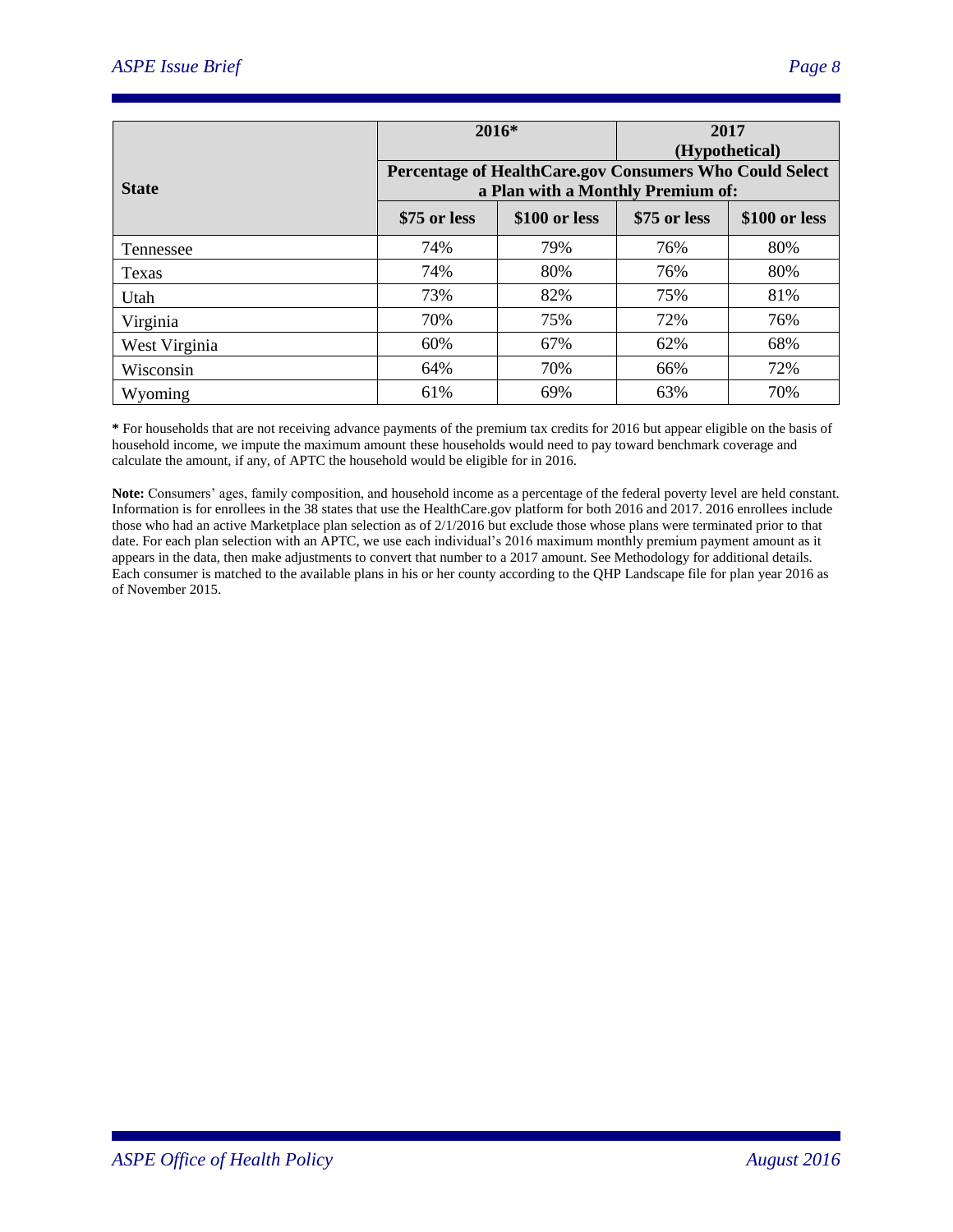# **TABLE A3**

### **Hypothetical 50 Percent Premium Increase in 2017: Percentage of Health Insurance Marketplace Consumers who Could Obtain Coverage for \$100 or Less After Advance Premium Tax Credits in HealthCare.gov States** *Regardless of Metal Level*

|                                  | 2016*                                                                     |               | 2017         |               |  |
|----------------------------------|---------------------------------------------------------------------------|---------------|--------------|---------------|--|
|                                  | (Hypothetical)<br>Percentage of HealthCare.gov Consumers Who Could Select |               |              |               |  |
| <b>State</b>                     | a Plan with a Monthly Premium of:                                         |               |              |               |  |
|                                  | \$75 or less                                                              | \$100 or less | \$75 or less | \$100 or less |  |
| HealthCare.gov Total (38 states) | 70%                                                                       | 76%           | 76%          | 80%           |  |
| Alabama                          | 74%                                                                       | 79%           | 79%          | 83%           |  |
| Alaska                           | 70%                                                                       | 74%           | 80%          | 82%           |  |
| Arizona                          | 62%                                                                       | 72%           | 68%          | 72%           |  |
| Arkansas                         | 64%                                                                       | 72%           | 74%          | 79%           |  |
| Delaware                         | 64%                                                                       | 70%           | 74%          | 78%           |  |
| Florida                          | 80%                                                                       | 84%           | 84%          | 87%           |  |
| Georgia                          | 74%                                                                       | 79%           | 79%          | 83%           |  |
| Hawaii                           | 64%                                                                       | 72%           | 72%          | 76%           |  |
| Illinois                         | 54%                                                                       | 63%           | 62%          | 67%           |  |
| Indiana                          | 56%                                                                       | 64%           | 64%          | 70%           |  |
| Iowa                             | 64%                                                                       | 72%           | 74%          | 79%           |  |
| Kansas                           | 63%                                                                       | 70%           | 70%          | 75%           |  |
| Louisiana                        | 83%                                                                       | 86%           | 88%          | 90%           |  |
| Maine                            | 64%                                                                       | 71%           | 72%          | 77%           |  |
| Michigan                         | 66%                                                                       | 74%           | 75%          | 79%           |  |
| Mississippi                      | 79%                                                                       | 84%           | 82%          | 86%           |  |
| Missouri                         | 73%                                                                       | 78%           | 80%          | 83%           |  |
| Montana                          | 63%                                                                       | 69%           | 73%          | 77%           |  |
| Nebraska                         | 71%                                                                       | 78%           | 80%          | 84%           |  |
| Nevada                           | 69%                                                                       | 76%           | 78%          | 82%           |  |
| New Hampshire                    | 47%                                                                       | 59%           | 56%          | 60%           |  |
| New Jersey                       | 52%                                                                       | 59%           | 59%          | 66%           |  |
| New Mexico                       | 52%                                                                       | 62%           | 57%          | 63%           |  |
| North Carolina                   | 78%                                                                       | 83%           | 85%          | 87%           |  |
| North Dakota                     | 63%                                                                       | 71%           | 73%          | 79%           |  |
| Ohio                             | 55%                                                                       | 64%           | 63%          | 70%           |  |
| Oklahoma                         | 78%                                                                       | 84%           | 84%          | 86%           |  |
| Oregon                           | 49%                                                                       | 59%           | 60%          | 64%           |  |
| Pennsylvania                     | 54%                                                                       | 62%           | 62%          | 67%           |  |
| South Carolina                   | 64%                                                                       | 71%           | 67%          | 73%           |  |
| South Dakota                     | 69%                                                                       | 77%           | 79%          | 83%           |  |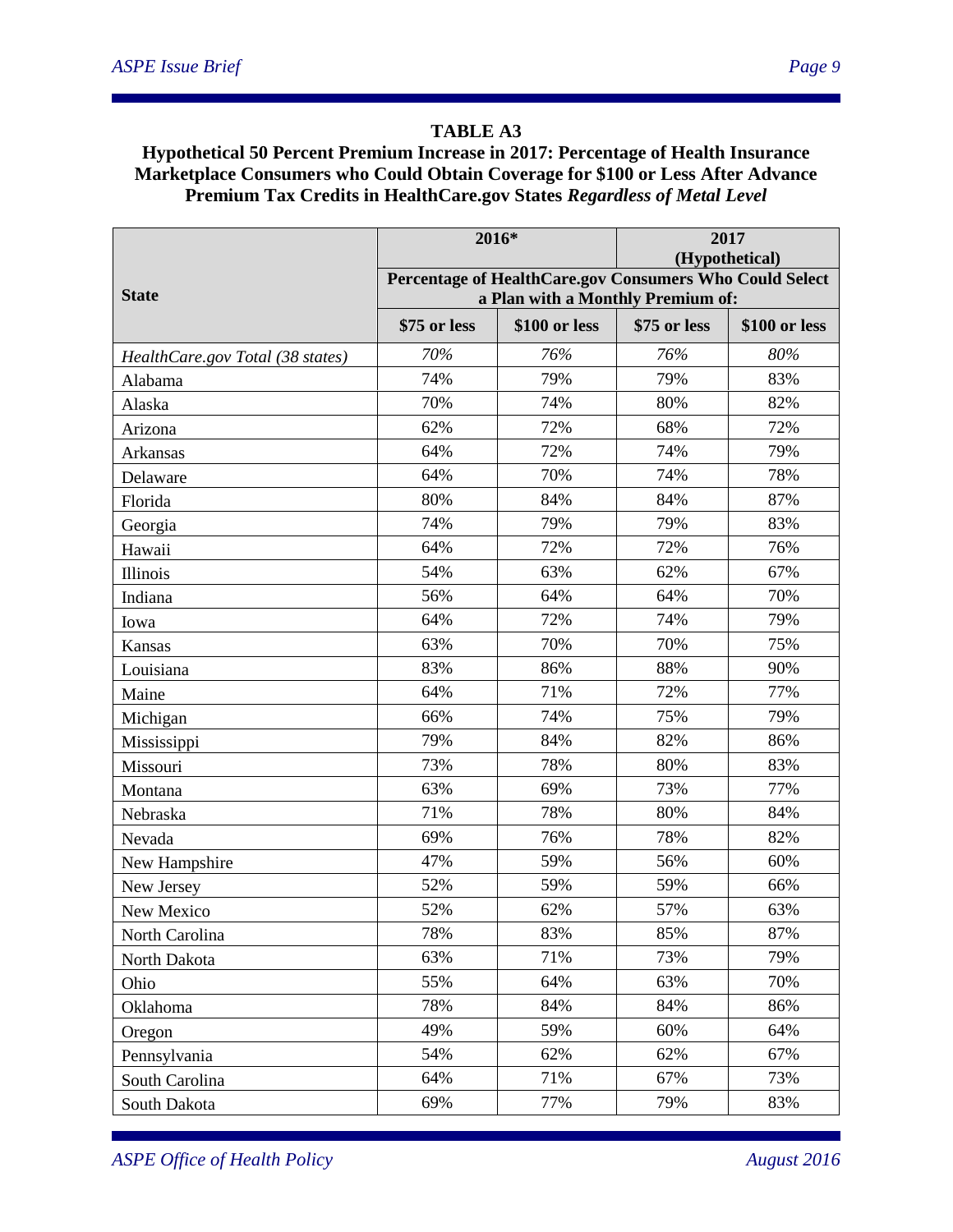| $2016*$       |                                                                                              |               | 2017<br>(Hypothetical) |               |
|---------------|----------------------------------------------------------------------------------------------|---------------|------------------------|---------------|
| <b>State</b>  | Percentage of HealthCare.gov Consumers Who Could Select<br>a Plan with a Monthly Premium of: |               |                        |               |
|               | \$75 or less                                                                                 | \$100 or less | \$75 or less           | \$100 or less |
| Tennessee     | 74%                                                                                          | 79%           | 81%                    | 83%           |
| Texas         | 74%                                                                                          | 80%           | 80%                    | 82%           |
| Utah          | 73%                                                                                          | 82%           | 80%                    | 84%           |
| Virginia      | 70%                                                                                          | 75%           | 77%                    | 80%           |
| West Virginia | 60%                                                                                          | 67%           | 70%                    | 74%           |
| Wisconsin     | 64%                                                                                          | 70%           | 73%                    | 77%           |
| Wyoming       | 61%                                                                                          | 69%           | 71%                    | 76%           |

**\*** For households that are not receiving advance payments of the premium tax credits for 2016 but appear eligible on the basis of house income, we impute the maximum amount these households would need to pay toward benchmark coverage and calculate the amount, if any, of APTC the household would be eligible for in 2016.

**Note:** Consumers' ages, family composition, and household income as a percentage of the federal poverty level are held constant. Information is for enrollees in the 38 states that use the HealthCare.gov platform for both 2016 and 2017. 2016 enrollees include those who had an active Marketplace plan selection as of 2/1/2016 but exclude those whose plans were terminated prior to that date. For each plan selection with an APTC, we use each individual's 2016 maximum monthly premium payment amount as it appears in the data, then make adjustments to convert that number to a 2017 amount. See Methodology for additional details. Each consumer is matched to the available plans in his or her county according to the QHP Landscape file for plan year 2016 as of November 2015.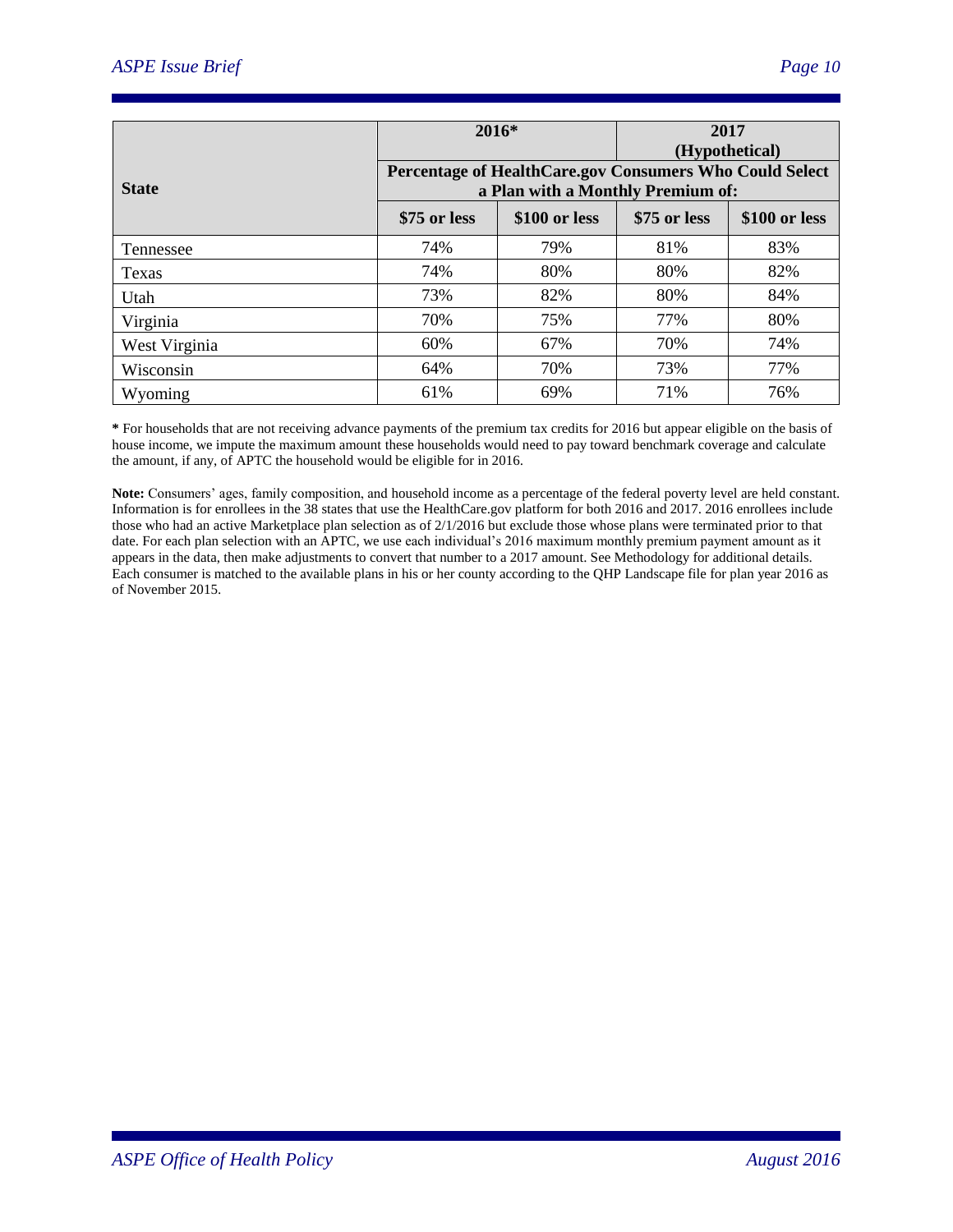#### **Methodology**

The enrollment data used in this analysis are for Marketplace plan selections as of February 1, 2016 (the last date of activity associated with the third Open Enrollment Period) in the 38 states using the federal HealthCare.gov eligibility and enrollment platform. We exclude from this analysis individuals for whom age was missing from our dataset, tobacco users (who may face surcharges above the base premium), and individuals enrolled in catastrophic plans (catastrophic coverage is only available to certain individuals and APTC cannot be applied to catastrophic plans).

Plans in the Health Insurance Marketplace are required to offer a comprehensive package of items and services, known as essential health benefits (EHB). Marketplace plans can offer benefits beyond these minimum benefits.

Each Marketplace plan reports what percentage of its premium is related to EHB. Most plans have an EHB percentage of 100%. Plans that cover benefits beyond EHB, however, have EHB percentages smaller than 100%, reflecting the fact that a portion of the premium pays for these additional benefits. The amount of premium that covers EHB is used to rank silver plans available to a consumer and determine which plan is the second-lowest cost silver plan—also called the benchmark plan—for the purposes of calculating APTCs.

Silver plans are ranked by the EHB amount of premium in order to determine the benchmark plan. EHB amounts can also affect the calculation of premiums after applicable tax credits, as APTCs can be applied only to the portion of the plan's premium that covers EHB. For example, suppose a consumer has a \$200 APTC. If he selects a plan that costs \$200 before APTC and has an EHB percent of 95%, APTC will cover \$190 of the plan premium and he will be responsible for covering the remaining \$10. For the purpose of this hypothetical analysis, we have assumed that all plans have 100% EHB.

When calculating the impact of hypothetical rate increases, we hold constant consumers' ages, family composition, and income as a percentage of the federal poverty level for analytic simplicity. We also hold constant the set of plans available and, therefore, assume that the 2016 benchmark plan available to a consumer remains the benchmark plan for 2017.

For each plan selection with advance payments of the premium tax credit, we use each individual's 2016 maximum monthly premium payment amount as it appears in the data, then make adjustments to convert that number to a 2017 amount. These adjustments include updating incomes to be consistent with the HHS 2016 federal poverty guidelines [\(https://aspe.hhs.gov/poverty-guidelines\)](https://aspe.hhs.gov/poverty-guidelines) and updating the applicable percentages to reflect the newly-released IRS tables for 2017 [\(https://www.irs.gov/pub/irs-drop/rp-16-24.pdf\)](https://www.irs.gov/pub/irs-drop/rp-16-24.pdf).

To calculate hypothetical net premiums for 2017, we calculate APTCs using the HHS 2016 federal poverty guidelines and IRS applicable percentage tables for 2017. To calculate the percentage of HealthCare.gov consumers who could select a plan with a monthly premium of less than \$75 or \$100, we match each consumer to the available plans in his or her county according to the QHP Landscape file for plan year 2016 as of November 2015. Because rates and plan availability